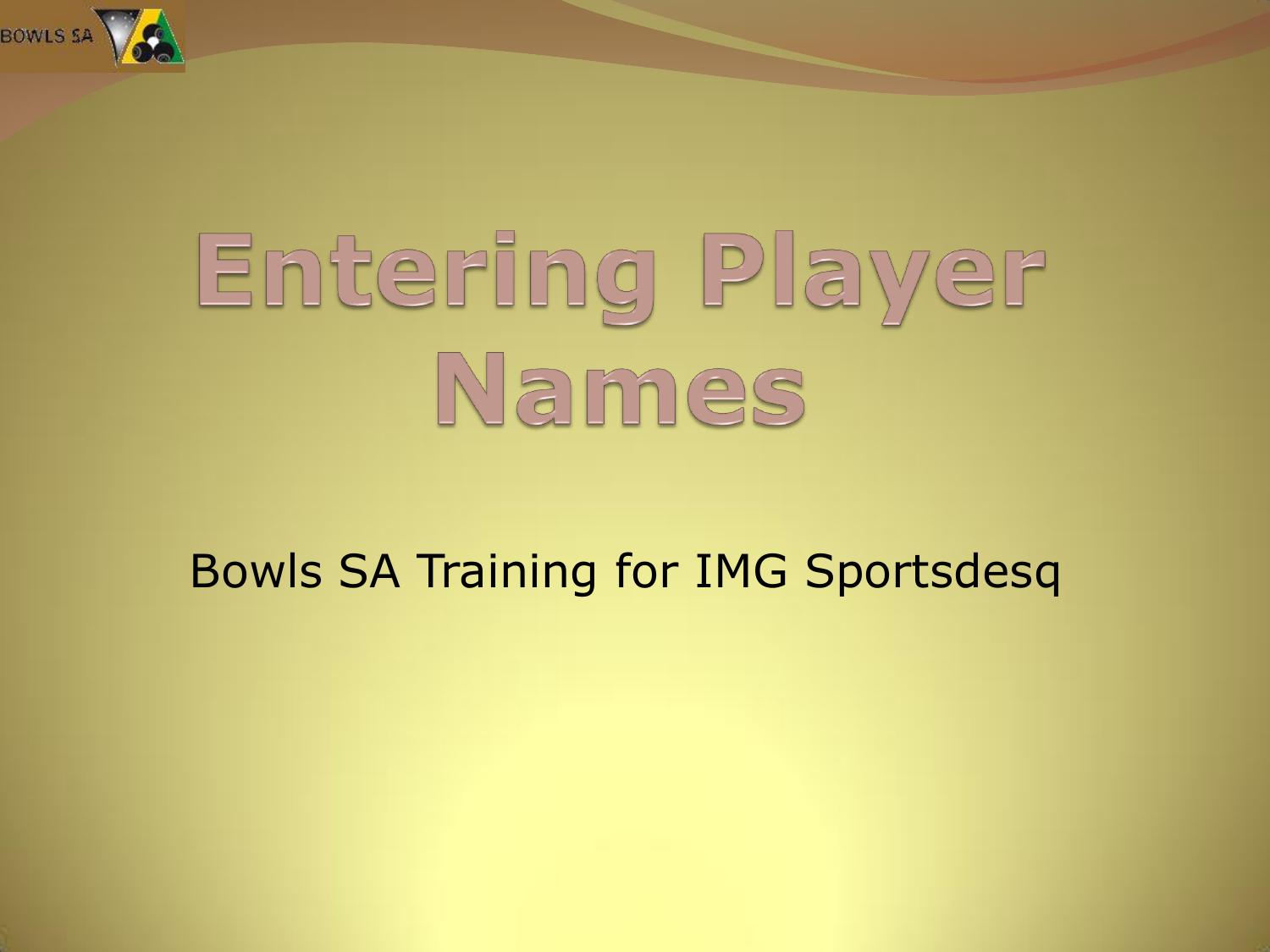

#### Entering Player Names 1

 Go to the competition web page. Bookmark this page on computers you use to enter results (ie put it in the FAVOURITES), find your club and log on using your club's 'bowls manager' log in

| <b>BOWLS SA</b>              | $\overline{\mathcal{L}}$             | Official Website<br>Bowls South Australia |                                       |                    |           |             |     |                                        |  |
|------------------------------|--------------------------------------|-------------------------------------------|---------------------------------------|--------------------|-----------|-------------|-----|----------------------------------------|--|
| <b>Bowls SA Competitions</b> | <b>Bowls SA</b><br><b>Contact Us</b> |                                           |                                       |                    |           |             |     |                                        |  |
| <b>Clubs</b>                 |                                      | <b>Bowls SA - Competitions</b>            |                                       |                    |           |             |     |                                        |  |
| Club                         |                                      | <b>Search Competitions</b>                |                                       |                    |           |             |     |                                        |  |
| All Clubs                    | ▼                                    | Season:                                   | All                                   | ▼                  |           | Day Played: | All | ▼                                      |  |
|                              |                                      | Competition:                              | All                                   |                    | ▼         | Gender:     | All |                                        |  |
|                              |                                      | Time From:                                | 12<br>OO.<br>$\overline{\phantom{a}}$ | AM<br>$\mathbf{v}$ | $\bullet$ |             |     |                                        |  |
|                              |                                      |                                           |                                       |                    |           | Reset       |     | Search                                 |  |
|                              |                                      | <b>Competitions</b>                       |                                       |                    |           |             |     |                                        |  |
|                              |                                      | METROPOLITAN PENNANTS                     |                                       |                    |           |             |     | Fixtures Results Ladder Statistics     |  |
|                              |                                      |                                           | Saturday Premier 1 & 2 Metro 1 & 2    |                    |           |             |     | Flutures Results Ladder Statistics     |  |
|                              |                                      | Saturday Metro 3, 4, & 5                  |                                       |                    |           |             |     | Fixtures Results Ladder Statistics     |  |
|                              |                                      | Thursday Women's Pennants                 |                                       |                    |           |             |     | Flutures Results Ladder Statistics (a) |  |
|                              |                                      | Wednesday Premier League                  |                                       |                    |           |             |     | Fixtures Results Ladder Statistics     |  |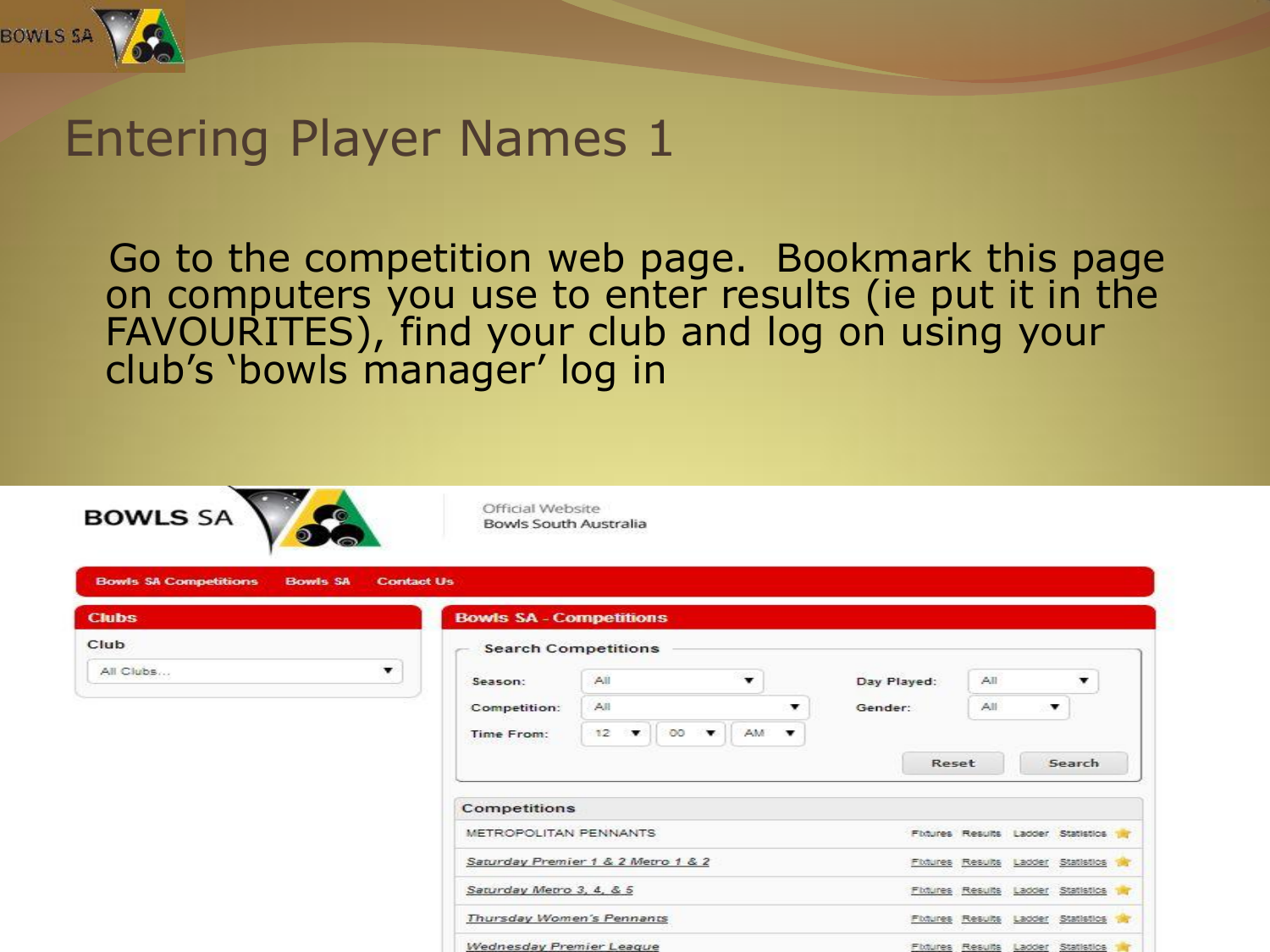Locate to Player Entry Find the correct round in the correct competition. Then click on the results entry pencil

| $\bullet$                      |                            |                                            |                                                        |               |
|--------------------------------|----------------------------|--------------------------------------------|--------------------------------------------------------|---------------|
| <b>Bowls SA Competitions</b>   | <b>Bowls SA</b>            | <b>Club Dashboard</b><br><b>Contact Us</b> |                                                        |               |
| <b>Bowls SA Training</b>       |                            |                                            |                                                        |               |
| Division:                      | Division 1<br>$\mathbf{v}$ |                                            |                                                        |               |
| <b>Fixtures</b>                | Ladder<br><b>Results</b>   | <b>Skip Ladder</b>                         |                                                        |               |
| $\blacksquare$<br>$\mathbf{1}$ |                            |                                            | Export:                                                |               |
| Date / Time                    | Home                       | Away                                       | Venue                                                  |               |
| 11-Oct-2014<br>01:15 PM        | <b>Brighton Red</b>        | Henley<br>食 目                              | <b>Brighton Green</b><br>团<br>kr (B)<br>$(4$ Rinks $)$ | $\mathscr{P}$ |
| 55 Oct 2014                    |                            | <b>STATE OF THE STATE</b>                  | <b>Scale of</b><br>$P$ $P$ $P$ $P$                     |               |

#### Click on 'team' and then on 'members'

| <b>BowlsSA Training</b>                                   |                                                   |                                |
|-----------------------------------------------------------|---------------------------------------------------|--------------------------------|
| <b>Brighton Red V Henley</b>                              |                                                   | Round 1 - 11-Oct-2014 01:15 PM |
| Match<br>Team<br>32 J.H. CO<br><b>Result &amp; Scores</b> | Comments                                          |                                |
|                                                           | Result & Scores Due: Mon 13 October 2014 09:00 AM |                                |

**BOWLS SA** 

| <b>Bowls SA Training</b>     |                   |         |
|------------------------------|-------------------|---------|
| <b>Brighton Red V Henley</b> |                   |         |
| Match                        | Team              |         |
| Players                      | <b>Team Roles</b> | Members |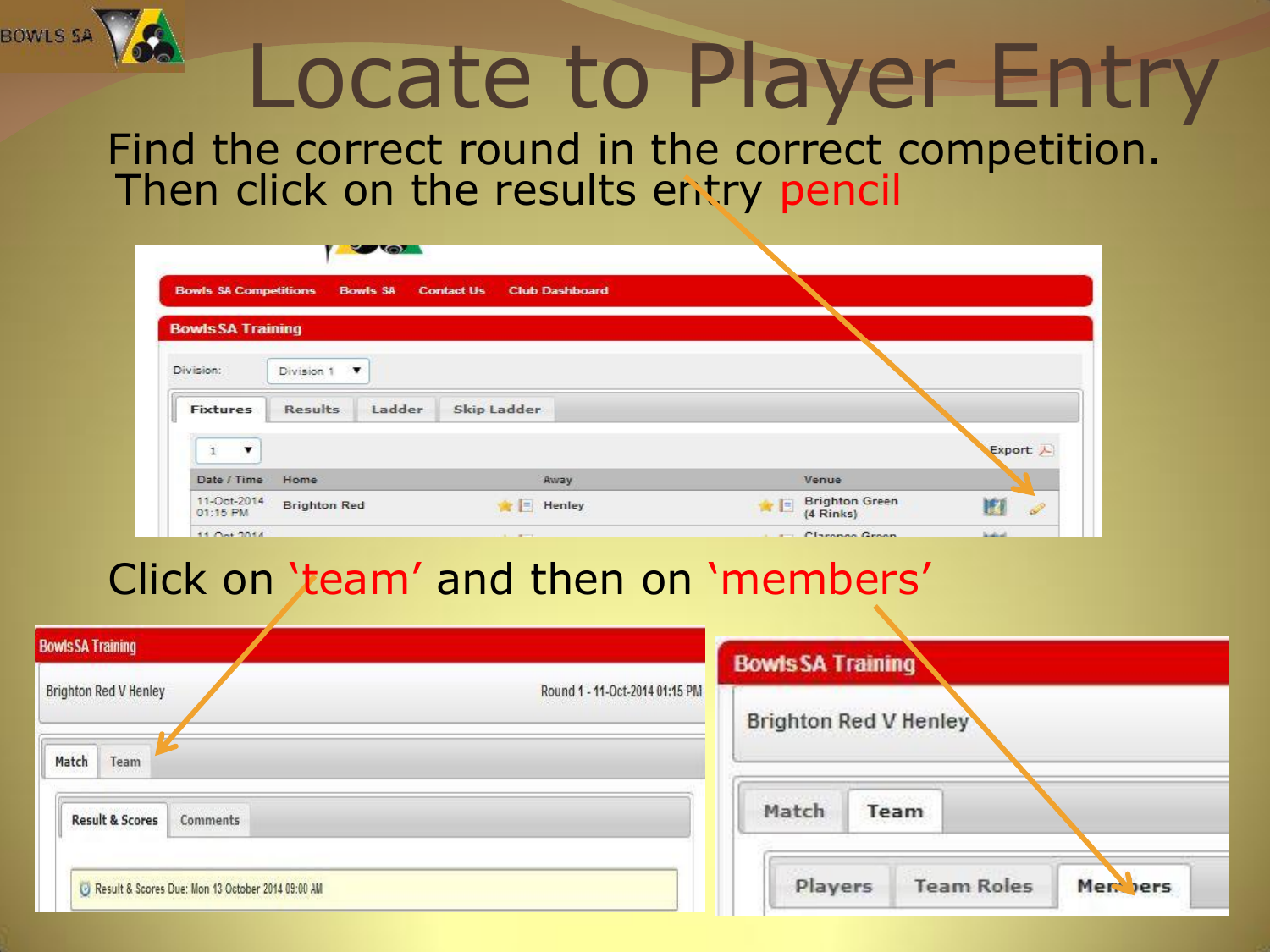#### BOWLS SA **Entering BOWLS SA** Player Names

 Click on the green button to move a player into the team.

 *The list of members should include names of only those members of your club who are eligible to play pennants*

 Please note – these names are fictional!

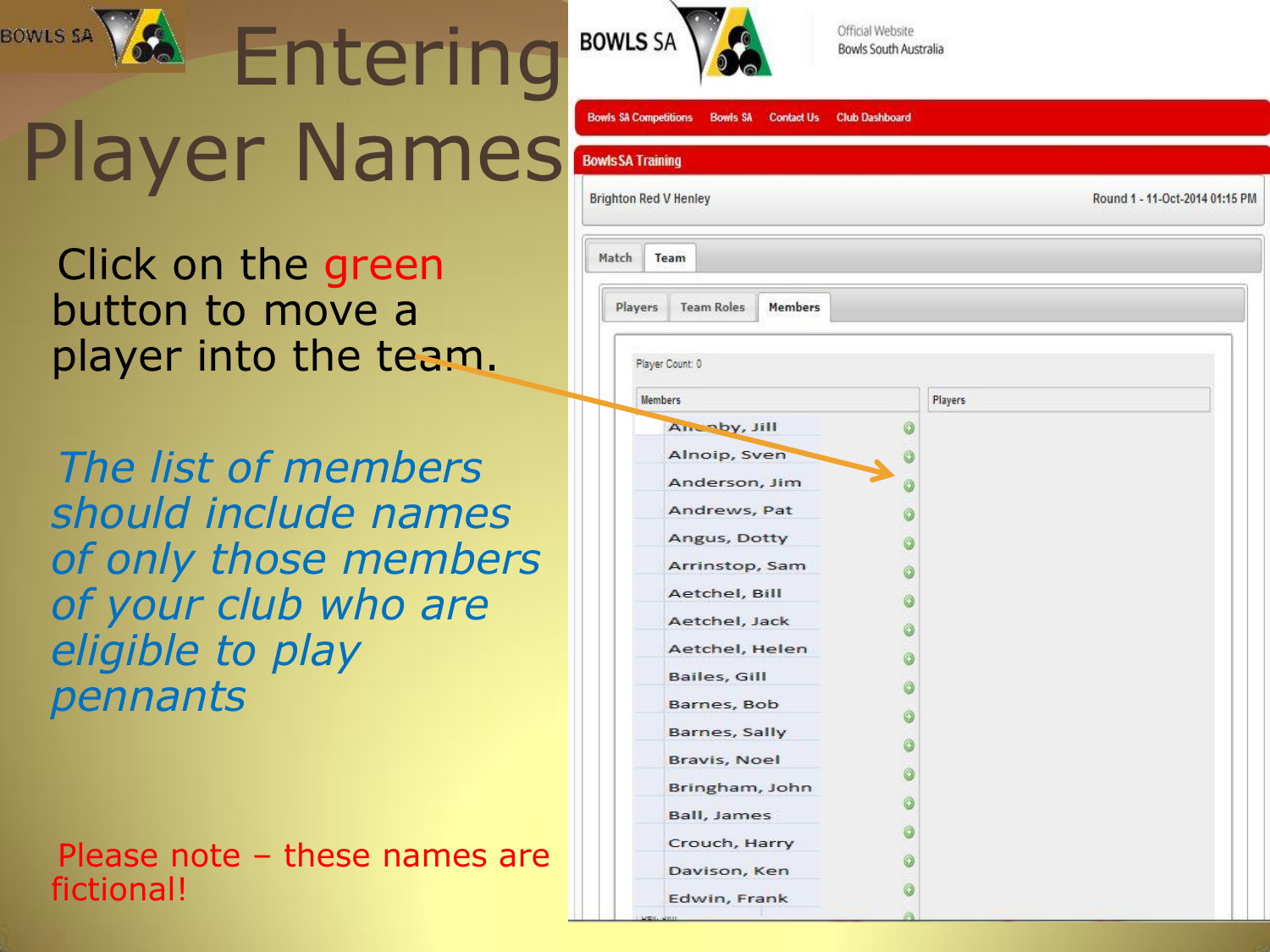# BOWLS SA Player Names - first game

*When you add a name to the team it will be removed from the members list in this window. You will be given a count of names in the team and told if you exceed it.* If you make a mistake click on the red button to return the player to the members list

| <b>Brighton Red V Henley</b>                                                |                                            | Round 1 - 11-Oct-2014 01:15 PM |
|-----------------------------------------------------------------------------|--------------------------------------------|--------------------------------|
|                                                                             |                                            | Logoff                         |
| Match<br>Team<br>Players<br>Members<br><b>Team Roles</b><br>Player Count: 7 |                                            |                                |
| <b>Members</b>                                                              | Players                                    |                                |
| Allenby, Jill                                                               | Alnoip, Sven<br>$\circ$                    | a                              |
| Anderson, Jim                                                               | Andrews, Pat<br>$^{(3)}$<br>Arrinstop, Sam |                                |
| Angus, Dotty<br>Aetchel, Bill                                               | ø<br>Aetchel, Jack<br>O                    |                                |
| Bailes, Gill                                                                | Aetchel, Helen<br>o                        |                                |
| Barnes, Bob                                                                 | Bailes, Gill<br>O                          | G                              |
| Bravis, Noel<br>Bringham, John                                              | Barnes, Sally<br>$^{\circ}$                | G                              |
| Ball, James                                                                 | $^{a}$                                     |                                |
| Crouch, Harry                                                               | ශ                                          |                                |
| Davison, Ken                                                                |                                            |                                |
| Edwin, Frank                                                                |                                            |                                |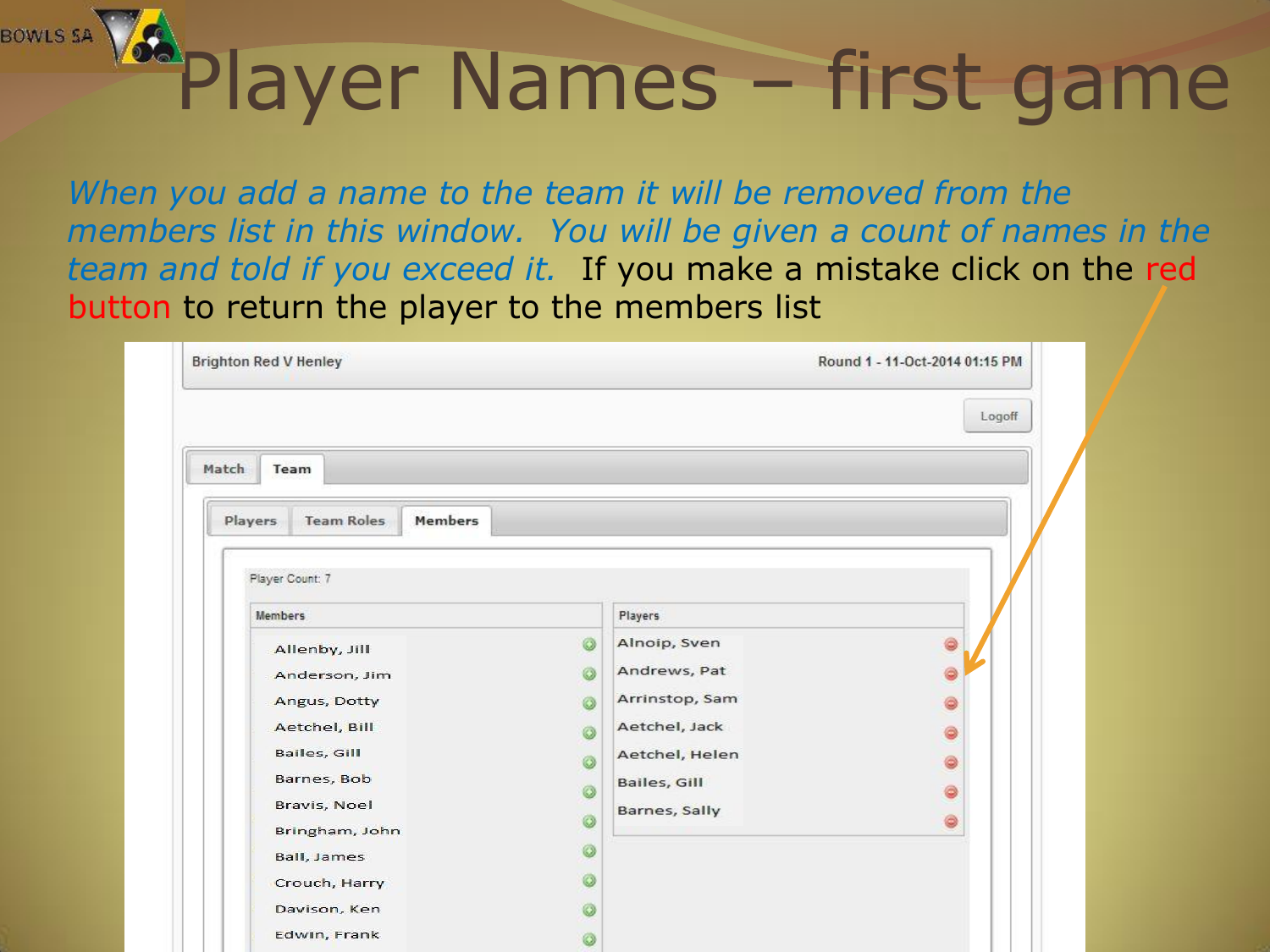# BOWLS SA Player Names – first game

P

*You will be told when the number of players reaches the required number (and there are no more green buttons).*  Then click on 'players'



| layers         | <b>Team Roles</b> | <b>Members</b>                                     |                  |   |
|----------------|-------------------|----------------------------------------------------|------------------|---|
|                |                   | Player Count: 16 (Maximum Number Has Been Reached) |                  |   |
| <b>Members</b> |                   |                                                    | Players          |   |
|                | Angus, Dotty      |                                                    | Arrinstop, Sam   |   |
|                | Aetchel, Bill     |                                                    | Aetchel, Jack    |   |
|                | Bailes, Gill      |                                                    | Aetchel, Helen   |   |
|                | Barnes, Bob       |                                                    | Bailes, Gill     |   |
|                | Bravis, Noel      |                                                    | Barnes, Sally    |   |
|                | Bringham, John    |                                                    | Crouch, Harry    | 0 |
|                | Ball, James       |                                                    | Davison, Ken     |   |
|                | Gering, Steve     |                                                    | Edwards, Tom     |   |
|                | Harris, Bob       |                                                    | Freeling, Howie  |   |
|                | Kelvin, Kim       |                                                    | Harris Jenny     |   |
|                | Lachlin, Angus    |                                                    | Holmes, Shirley  |   |
|                | Mason, Pam        |                                                    | Jackson, Rob     |   |
|                | Noble, Kel        |                                                    | Kelvin, Karen    |   |
|                | Taylor, Sam       |                                                    | Mason, Frank     |   |
|                | Thomas, Bill      |                                                    | Peters, Win      |   |
|                | Thompson, Jenny   |                                                    | Stringer, Howard |   |
|                | Wills, Graeme     |                                                    |                  |   |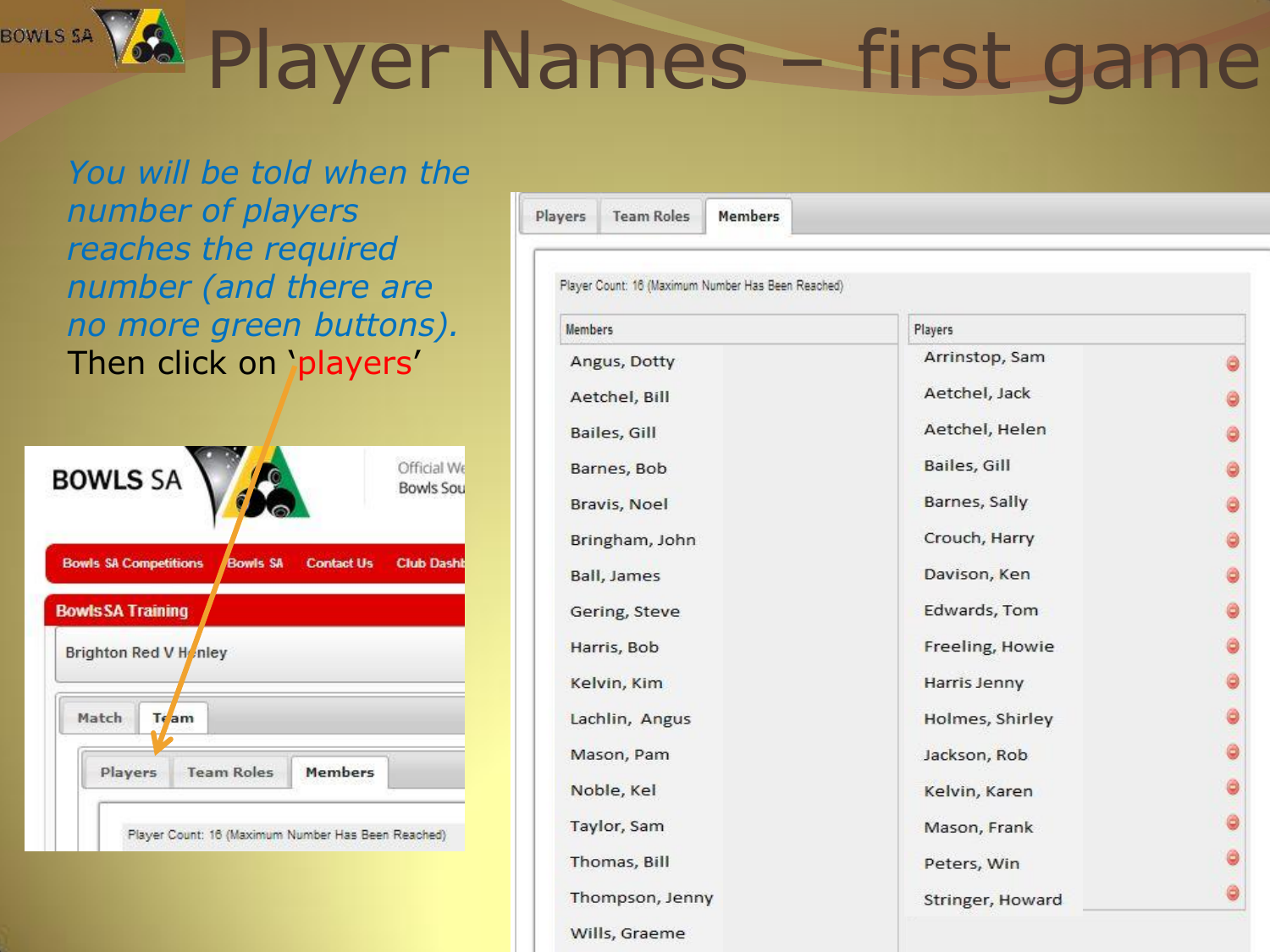

### Side Positions

 Drag and drop players into their positions in the side

 *To drag and drop, mouse over the name you want to move, hold down the left button, move the pointer to that player's position, release the button.* 

When all players are in the correct place click on 'save player positions' and you have finished.

| <b>Irighton Red V Henley</b>        |                                                             |                                         |  |  |  |
|-------------------------------------|-------------------------------------------------------------|-----------------------------------------|--|--|--|
| Match<br>Team                       |                                                             |                                         |  |  |  |
|                                     |                                                             |                                         |  |  |  |
| <b>Players</b><br><b>Team Roles</b> | <b>Members</b>                                              |                                         |  |  |  |
| <b>Print Team Sheet</b>             |                                                             |                                         |  |  |  |
|                                     |                                                             |                                         |  |  |  |
|                                     | Player Count: 16 (Maximum Number Has Been Reached)          |                                         |  |  |  |
|                                     | Position the players in the teams by dragging and dropping. |                                         |  |  |  |
| <b>Team 1 Lead</b>                  | Arrinstop, Sam                                              |                                         |  |  |  |
| <b>Team 1 Second</b>                | Aetchel, Jack                                               |                                         |  |  |  |
| <b>Team 1 Third</b>                 | Aetchel, Helen                                              |                                         |  |  |  |
| Team 1 Skip                         | Bailes, Gill                                                |                                         |  |  |  |
| <b>Team 2 Lead</b>                  | Barnes, Sally                                               |                                         |  |  |  |
| <b>Team 2 Second</b>                | Crouch, Harry                                               |                                         |  |  |  |
| <b>Team 2 Third</b>                 | Davison, Ken                                                | $\circ$ $\circ$ $\circ$ $\circ$ $\circ$ |  |  |  |
| Team 2 Skip                         | Edwards, Tom                                                |                                         |  |  |  |
| <b>Team 3 Lead</b>                  | Freeling, Howie                                             |                                         |  |  |  |
| <b>Team 3 Second</b>                | Harris Jenny                                                |                                         |  |  |  |
| <b>Team 3 Third</b>                 | Holmes, Shirley                                             |                                         |  |  |  |
| Team 3 Skip                         | Jackson, Rob                                                |                                         |  |  |  |
| Team 4 Lead                         | Kelvin, Karen                                               |                                         |  |  |  |
| <b>Team 4 Second</b>                | Mason, Frank                                                |                                         |  |  |  |
| <b>Team 4 Third</b>                 | Peters, Win                                                 |                                         |  |  |  |
| Team 4 Skip                         | Stringer, Howard                                            |                                         |  |  |  |

Cancel

**Save Player Positions** 

E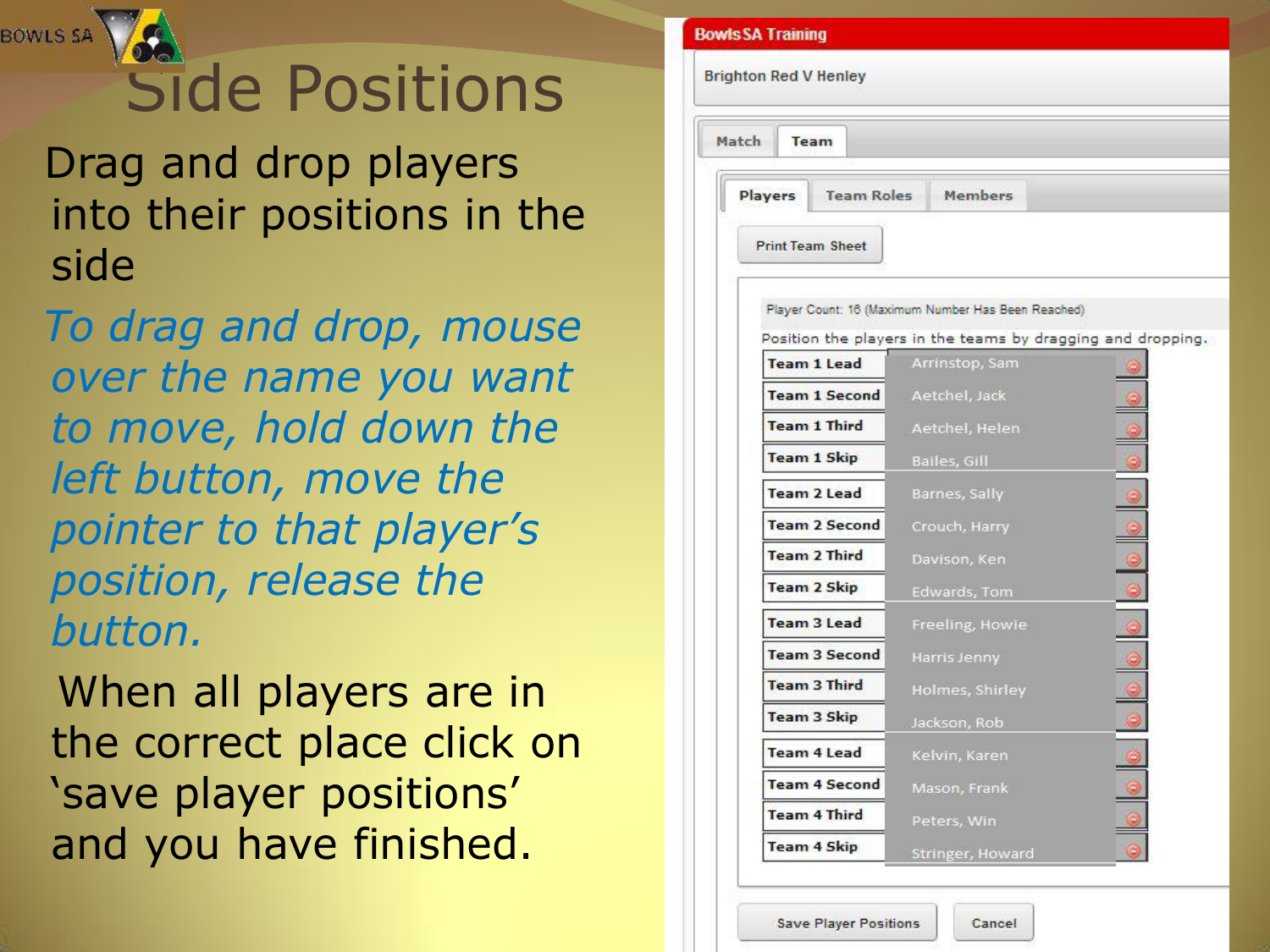# BOWLS SA Copying Names

#### *If you have put in the side once you can then copy it for subsequent games*.

 Log in, navigate to round 2, click on the results pencil and team and then click on 'Copy Previous Team'

| <b>Brighton White V Somerton</b>               | Round 2 - 18-Oct-2014 01:15 PM |
|------------------------------------------------|--------------------------------|
| Match<br>Team                                  |                                |
|                                                |                                |
| <b>Players</b><br><b>Team Roles</b><br>M.mbers |                                |
| Copy Previous Team                             |                                |
|                                                |                                |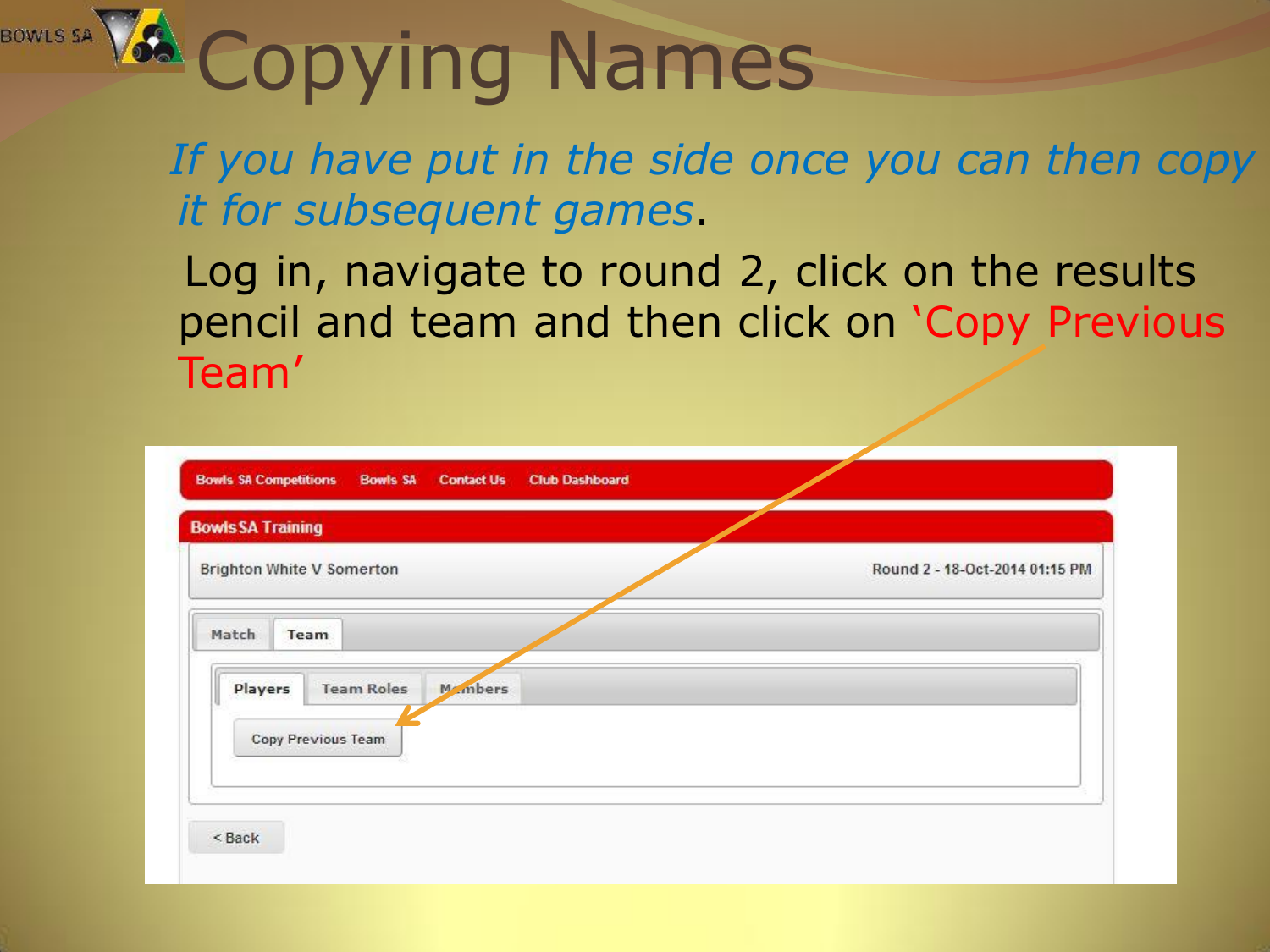# Side for Next Week

| <b>Bowls SA Training</b> | Hawthorn V Brighton Red |                                                                                                                                    |
|--------------------------|-------------------------|------------------------------------------------------------------------------------------------------------------------------------|
| Match                    | Team                    |                                                                                                                                    |
| Players                  |                         | <b>Members</b><br><b>Team Roles</b>                                                                                                |
|                          | <b>Print Team Sheet</b> |                                                                                                                                    |
|                          | <b>Team 1 Lead</b>      | Player Count: 16 (Maximum Number Has Been Reached)<br>Position the players in the teams by dragging and dropping<br>Arrinstop, Sam |
|                          | <b>Team 1 Second</b>    | Aetchel, Jack                                                                                                                      |
|                          | <b>Team 1 Third</b>     | Aetchel, Helen                                                                                                                     |
|                          | Team 1 Skip             | Bailes, Gill                                                                                                                       |
|                          | <b>Team 2 Lead</b>      | Barnes, Sally                                                                                                                      |
|                          | <b>Team 2 Second</b>    | Crouch, Harry                                                                                                                      |
|                          | <b>Team 2 Third</b>     | Davison, Ken                                                                                                                       |
|                          | Team 2 Skip             | Edwards, Tom                                                                                                                       |
|                          | <b>Team 3 Lead</b>      | Freeling, Howie                                                                                                                    |
|                          | <b>Team 3 Second</b>    | Harris Jenny                                                                                                                       |
|                          | <b>Team 3 Third</b>     | Holmes, Shirley                                                                                                                    |
|                          | Team 3 Skip             | Jackson, Rob                                                                                                                       |
|                          | <b>Team 4 Lead</b>      | Kelvin, Karen                                                                                                                      |
|                          | <b>Team 4 Second</b>    | Mason, Frank                                                                                                                       |
|                          | <b>Team 4 Third</b>     | Peters, Win                                                                                                                        |
|                          | Team 4 Skip             | Stringer, Howard                                                                                                                   |

**BOWLS SA** 

- For a bowler not in the side this week click on the red button to remove
- Then click on members to find the replacement player
- When names are correct move players to correct positions as needed
- When finished save the player positions